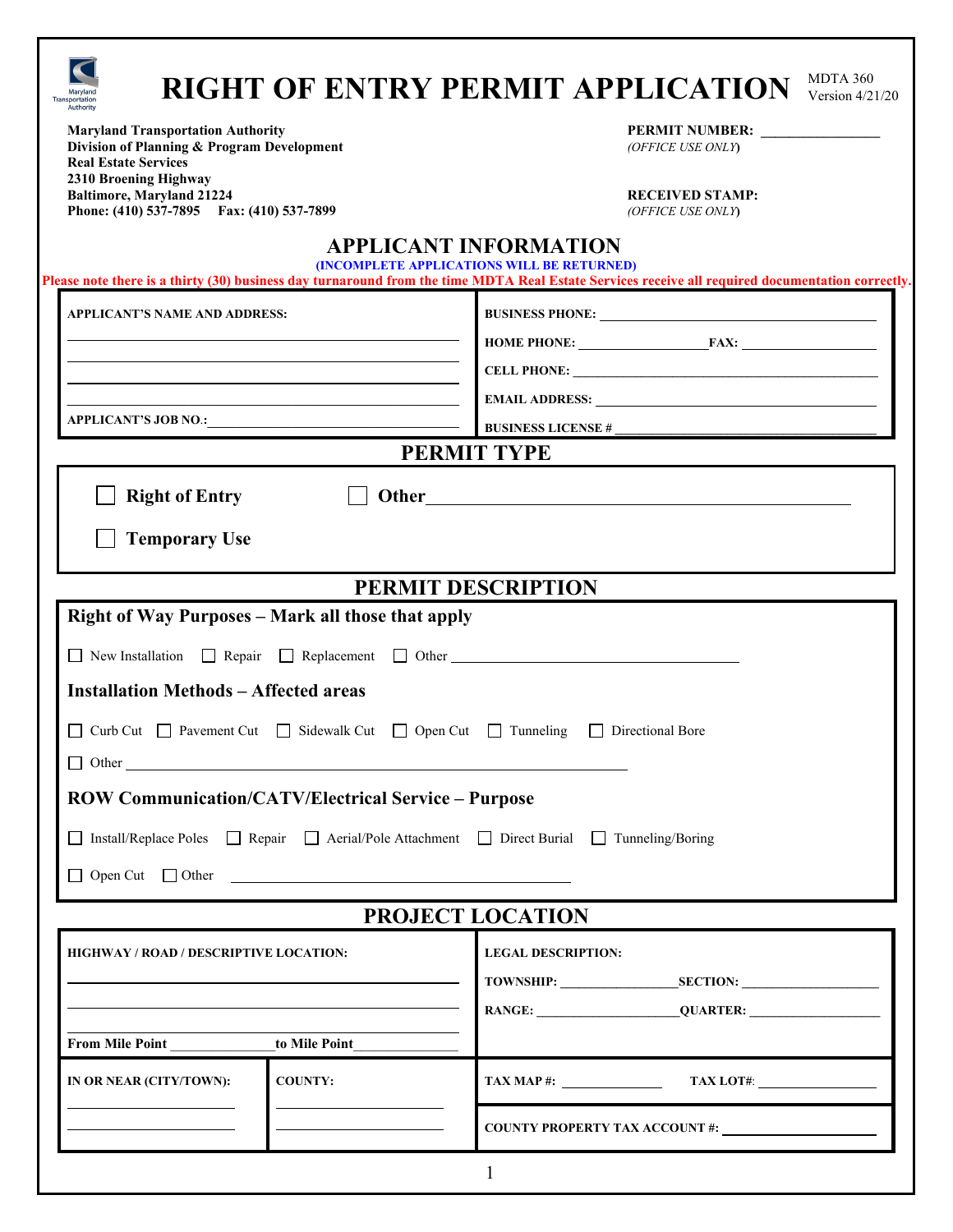### **PERTINENT INFORMATION**

**PROJECT AND PURPOSE:** Fully describe the nature of the proposed work and project description.

**INSPECTION:** All work must be inspected. Arrange for an inspection by phoning (410) 537-7895 at least five (5) business days prior to the start of work. Work done without inspection notification is subject to rejection and/or penalty of \$500.00. Failure to make arrangement for an inspection will be grounds for immediate termination of the permit and vacating of the premise.

**ROADWAY:** All pavements and roadways shall be replaced in accordance with State specifications. If pavement or roadway is damaged, same shall be restored to a condition as good as or better than the original condition. When open trenching or excavating in existing roadways, all sub grade, base, and surfacing materials shall be replaced with the same type, depth, and density of materials which were removed. All back fill shall be placed in 6" or less layers and thoroughly tamped and material shall be flush and even with the adjacent surface when finally in place. If settlement occurs or excavation caves in so that replaced material settles, same shall be restored to a condition as good as or better than the original condition.

**LANDSCAPING:** If landscaping, turf, shrubbery or trees are damaged, same shall be restored to a condition as good as or better than the original condition.

**ENVIRONMENTAL CLEARANCES:** It is the applicant's responsibility to contact appropriate agencies and obtain all environmental clearances that apply to their activities. Such clearances may include ecological, archeological, historical or cultural resource clearances permits these clearances must me identified in the application and clearance must be obtained prior to requesting a permit from MDTA. \* supporting documentation of all clearances is required with the permit application.

## **PROJECT PURPOSE & DESCRIPTION**

| <b>PROJECT PURPOSE AND NEED:</b>                |  |
|-------------------------------------------------|--|
|                                                 |  |
|                                                 |  |
| <b>PROJECT DESCRIPTION:</b>                     |  |
|                                                 |  |
|                                                 |  |
| <b>ESTIMATED START DATE:</b>                    |  |
| <b>PLANS ARE INCLUDED?</b> $\Box$ YES $\Box$ NO |  |

### **INSURANCE**

### **INSURANCE REQUIREMENTS - Permittee shall comply with the mandatory insurance requirements.**

The Permittee shall insure that the Contractors performing work under this agreement shall purchase and maintain general liability insurance and other such insurance as is appropriate for the work to be performed. Contractors shall be responsible for the maintenance of this insurance whether the work is performed directly by the Contractors, by any subcontractor or by anyone for whose acts the Contractors may be liable. This insurance shall include protection for:

- (a) Claims arising from Workers' Compensation statutes or similar employee benefit acts, and third-party legal liability claims arising from bodily injury, sickness and disease, or death of Contractors' employees. The minimum limits of such coverage shall be as required by law.
- (b) Third-party legal liability claims against the Contractors arising from the operations of the Contractors and suppliers with such protection extended to provide comprehensive coverage, including personal injury, completed operations, explosion and collapse hazard, and underground hazard. The minimum combined limit for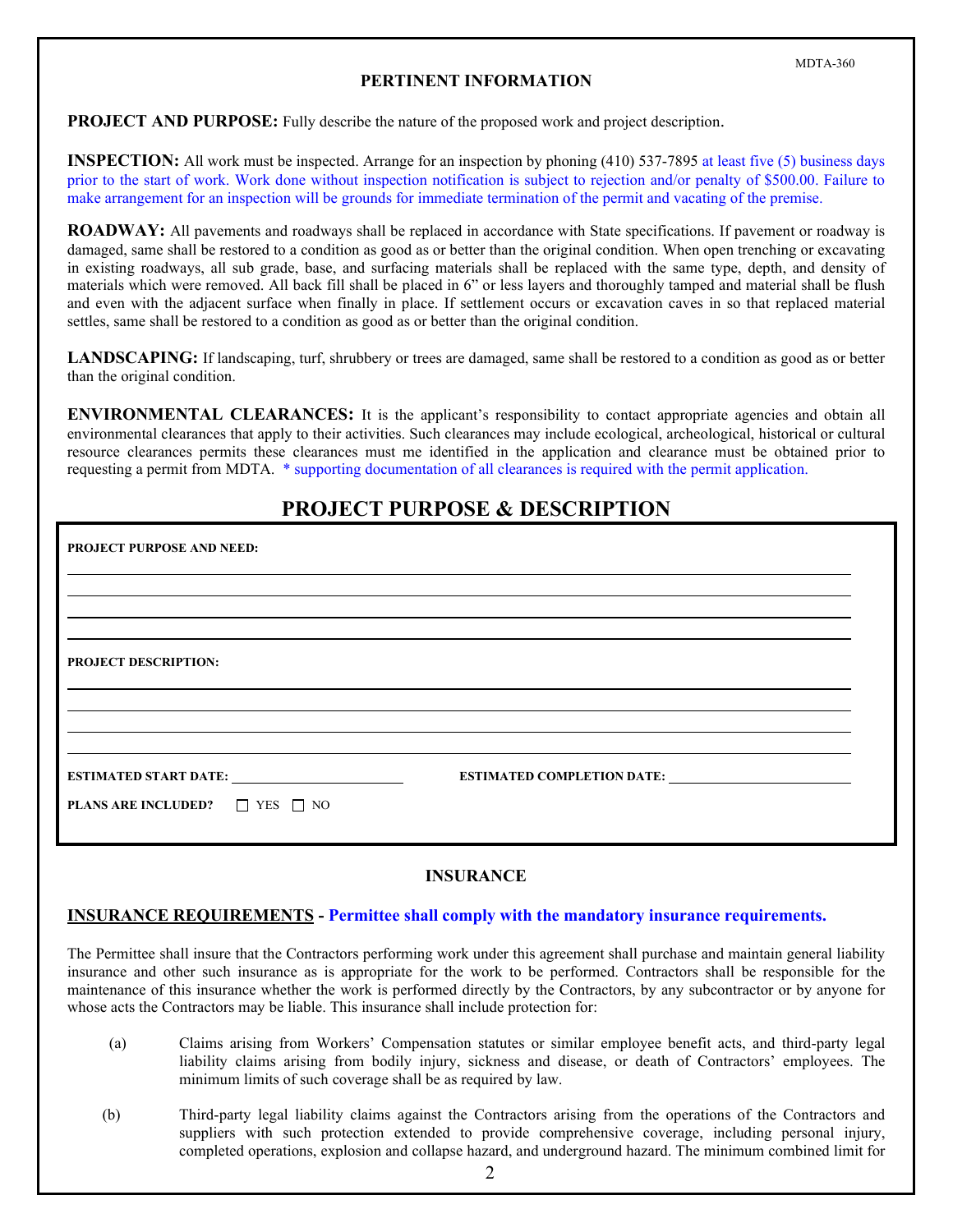3

personal injury and property damage liability shall be \$1,000,000 per occurrence and \$2,000,000 in the aggregate.

 (c) Third-party legal liability claims arising from bodily injury and/or damage to property of others from the ownership, maintenance or use of any motor vehicle, both on and off the Property. The minimum limit for personal injury and property damage liability shall be \$1,000,000 per occurrence and \$2,000,000 in the aggregate.

Certificate of Insurance Coverage Form with the Maryland Transportation Authority must list **Maryland Transportation Authority, The Maryland Department of Transportation and the State of Maryland as the Certificate Holder** and must be submitted to the Real Estate Services Section within (7) business days before the work begins. Field work can not be performed until the insurance certificate is received by the MdTA. **Failure to obtain or maintain the required insurance or to submit the required proof of shall be grounds for revocation or termination of your permit.** 

- **a) CERTIFICATE HOLDER -** The Permittee shall obtain and maintain insurance at all times during the performance of work authorized by the Permit in the kinds and amounts specified. The Permittee shall require any Contractor working for them within the MDTA Right of Way to obtain like coverage. Certificates of insurance shall name all three (3) the Maryland Transportation Authority, the Maryland Department of Transportation and the State of Maryland as additional insured party.
- **b) CERTIFICATE HOLDER/MDTA – PERMIT NUMBER -**The Permittee shall ensure that the MDTA issued permit number is placed on the Certificate of Liability Insurance. The permit number should be inserted in the vicinity and/or location of the CERTIFICATE HOLDER. \*FAILURE TO COMPLY WITH THIS REQUEST COULD RESULT IN YOUR APPLICATION BEING TERMINATED.

# **ATTACH THE FOLLOWING AS APPLICABLE FOR APPROVAL:**

- STREET OR HIGHWAY LOCATION MAP WITH ROAD DIRECTIONS TO THE SITE FROM THE NEAREST MAIN HIGHWAY OR ROAD.
- COUNTY ASSESSOR MAP. (DO NOT MARK ON THIS MAP)
- AN AERIAL PHOTO WITH THE RIGHT OF ENTRY AREA DESCRIPTION INDICATED ON THE PHOTO.
- A LEGAL DESCRIPTION OF THE USE AREA WITH AN ACCURATE DELINEATION OF THE AREA RELATIVE TO THE TAX LOT BOUNDARIES OF THE UPLAND PARCEL.
- DETAILED DESIGN SHALL BE NO LARGER THAN 11x17 SHEETS (such design shall be drawn to scale when required by the Engineer) SHOWING TYPE AND LOCATION OF UTILITY WORK IN RELATION TO MDTA RIGHT OF WAY. NOTE TYPE OF SURFACE TO BE DISTURBED, ANY TREE TRIMMING OR LANDSCAPING DISTURBANCE AND ANY OTHER DISTURBANCE TO MDTA FACILITY INFRASTRUCTURE.
- DESCRIBE IN DETAIL ANY TYPE OF TRAFFIC INTERFERENCE THIS WORK OR ACTIVITY MAY REQUIRE AND SUBMIT A TRAFFIC CONTROL PLAN.
- EXPLANATION OF ACTIVITY.

## **APPLICANT SIGNATURE**

### **I HEREBY REQUEST A STATE AUTHORIZATION FOR (DAYS OR WEEKS)**

APPLICATION IS HEREBY MADE FOR THE ACTIVITIES DESCRIBED HEREIN. I CERTIFY THAT I AM FAMILIAR WITH THE INFORMATION CONTAINED IN THE APPLICATION, AND TO THE BEST OF MY KNOWLEDGE AND BELIEF, THIS INFORMATION IS TRUE, COMPLETE AND ACCURATE. I FURTHER CERTIFY THAT I POSSESS THE AUTHORITY TO UNDERTAKE THE PROPOSED ACTIVITIES. I UNDERSTAND THAT THE GRANTING OF OTHER PERMITS BY LOCAL, COUNTY, STATE OR FEDERAL AGENCIES DOES NOT RELEASE ME FROM THE REQUIREMENT OF OBTAINING THE PERMITS REQUESTED BEFORE COMMENCING THE PROJECT.

**APPLICANT (PERSON SIGNING THE FINAL PERMIT) SIGNATURE DATE**

**PRINT NAME TITLE**

MDTA-360